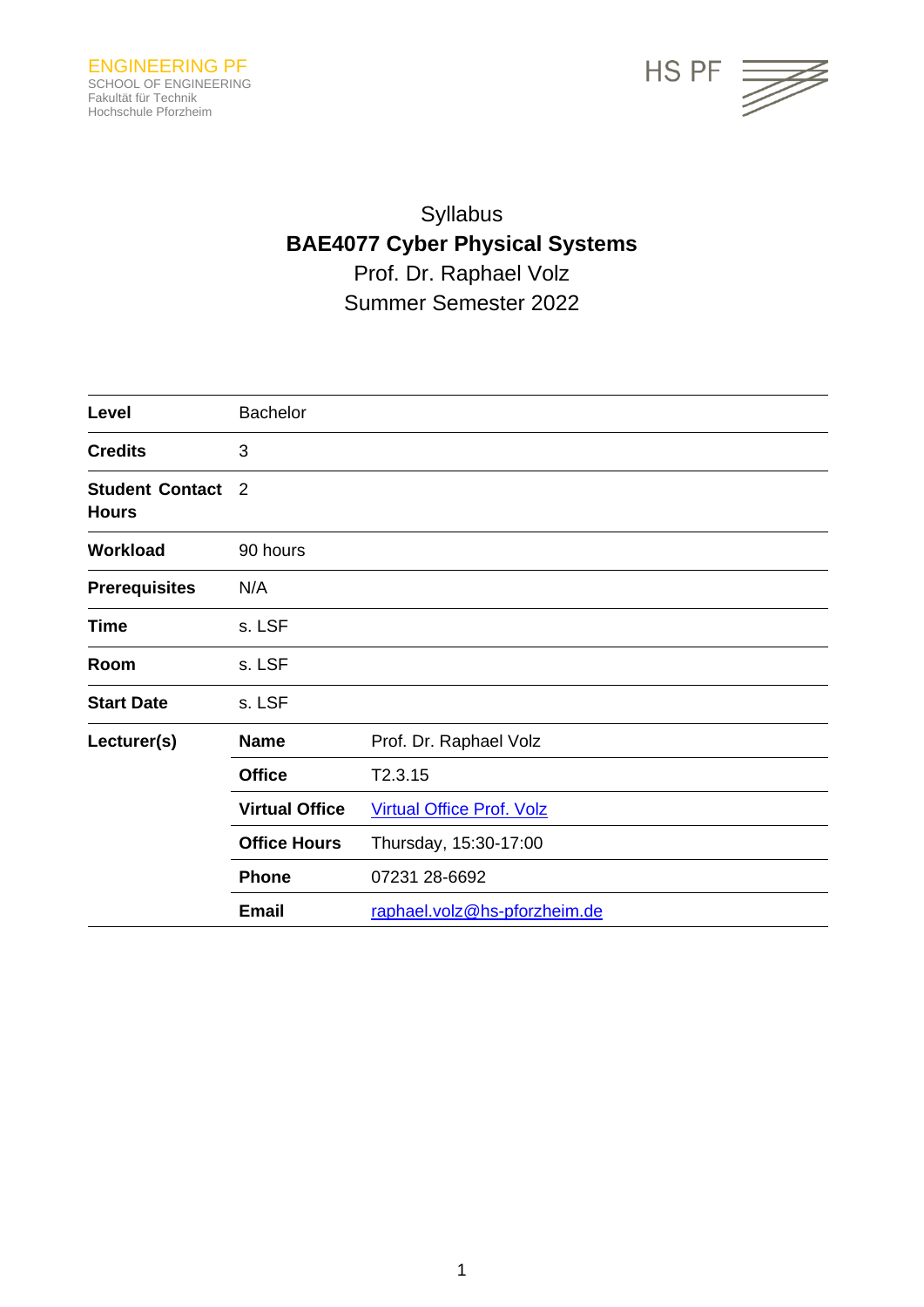#### **Summary**

This course introduces Cyber Physical Systems (CPS) in both theory and practice. A lecture component in the first half sets the stage for student projects, which are carried out in small teams in the second half.

This semester the projects of this course are based on the Coding Da Vinci competition, in which students can build cool ideas based on data shared by cultural institutions (Museums, Libraries, etc.) in Baden-Württemberg. Learn more about this competition at

<https://codingdavinci.de/de/events/baden-wuerttemberg-2022>

The students will form project teams and work on the project between May 9 and June 23 2022 (7 weeks). The participation in the kick off event where teams are formed and all data sets and hardware possibilities are explained is mandatory. This event happens on May 7 and May 8 at ZKM Karlsruhe.

#### **Outline of the Course**

Students will learn about cyber-physical systems (CPS), which are systems for collaboration among computer elements that control physical systems. Cyber-physical systems can be found in very diverse fields such as aerospace, automotive, chemical processes, civil infrastructure, energy, healthcare, manufacturing, transportation, entertainment, and consumer products. In the past, CPSs were often referred to as embedded systems. In embedded systems, the focus is more on the computational elements and less on an intensive connection between the computational and physical elements, which is the focus of the lecture.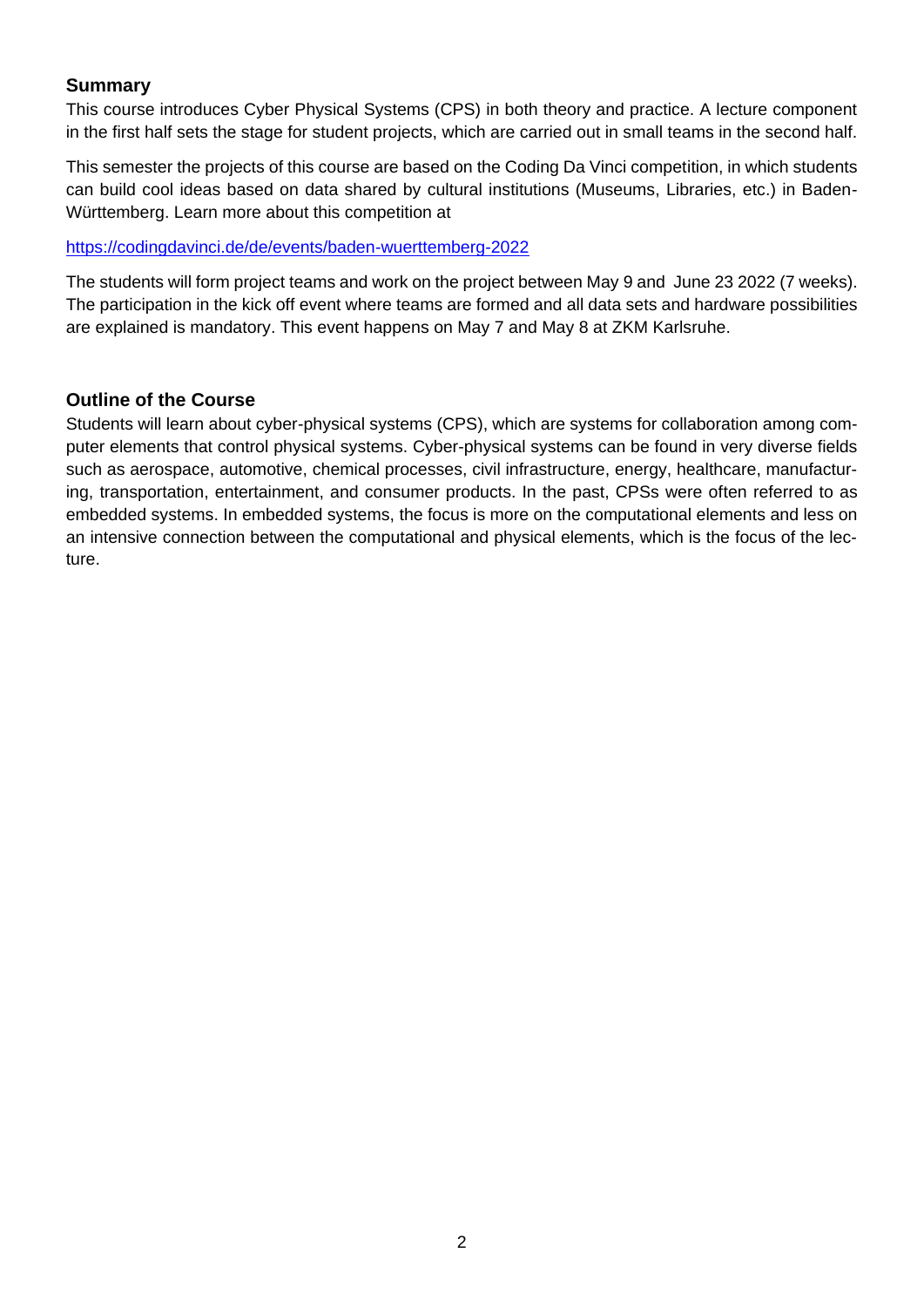### **Course Intended Learning Outcomes and their Contribution to Program Intended Learning Outcomes / Program Goals**

|     | <b>Learning Objective</b>                                                                                                                                | <b>Contribution</b>                                                                                                                                                                                    |
|-----|----------------------------------------------------------------------------------------------------------------------------------------------------------|--------------------------------------------------------------------------------------------------------------------------------------------------------------------------------------------------------|
| 1.1 | Students demonstrate key knowledge in Technical Basics.                                                                                                  |                                                                                                                                                                                                        |
| 1.2 | Students demonstrate key knowledge in Mechanical Engi-<br>neering.                                                                                       | Fundamentals of the development of technical systems that<br>interact with their environment and the social environment.                                                                               |
| 1.3 | Students demonstrate key knowledge in Business Admin-<br>istration.                                                                                      |                                                                                                                                                                                                        |
| 1.4 | Students demonstrate key knowledge in Economics.                                                                                                         |                                                                                                                                                                                                        |
| 1.5 | Students demonstrate key knowledge in Mathematics.                                                                                                       |                                                                                                                                                                                                        |
| 1.6 | Students demonstrate key knowledge in Quantitative Meth-<br>ods.                                                                                         |                                                                                                                                                                                                        |
| 1.7 | Students demonstrate key knowledge in Computer Science.                                                                                                  | Understanding, structure and design of CPS solutions. Abil-<br>ity to engineer CPS applications, incl. programming.                                                                                    |
| 2.1 | Students demonstrate proficiency in using current computer<br>programs to solve business and technical problems.                                         | Use of standard software and software libraries and off-the-<br>shelf hardware components (sensors, actuators) for the de-<br>velopment of a cyber physical system in the context of a<br>project work |
| 2.2 | Students demonstrate the ability to use information systems<br>effectively in real world business settings.                                              | Use of standard software and software libraries and off-the-<br>shelf hardware components (sensors, actuators) for the de-<br>velopment of a cyber physical system in the context of a<br>project work |
| 3.  | Students are able to apply analytical and critical thinking skills<br>to complex problems.                                                               | Sketches, design guidelines and other technical constraints<br>can be analyzed and fed into integrated product develop-<br>ment in consolidated form                                                   |
| 4.  | Students are able to develop business ethics-based strate-<br>gies and are able to apply them to typical business decision-<br>making problems.          |                                                                                                                                                                                                        |
| 5.1 | Students demonstrate their ability to express complex issues<br>in writing.                                                                              |                                                                                                                                                                                                        |
| 5.2 | Students demonstrate their oral communication skills in<br>presentations and lectures.                                                                   |                                                                                                                                                                                                        |
| 6.  | Students show that they are able to work successfully in a<br>team by performing practical tasks.                                                        | Solution of a project in teams                                                                                                                                                                         |
| 7.1 | Students are able to explain interdisciplinary terms on the ba-<br>sis of complex problems safely and competently. (WI)                                  |                                                                                                                                                                                                        |
|     | 7.2 To solve strategic and operational problems, the students are<br>able to use the necessary methods combined and apply them<br>to the problem. (WI)   |                                                                                                                                                                                                        |
| 7.3 | Students demonstrate their ability to develop and present<br>complex interdisciplinary solutions by means of an application<br>oriented assignment. (WI) |                                                                                                                                                                                                        |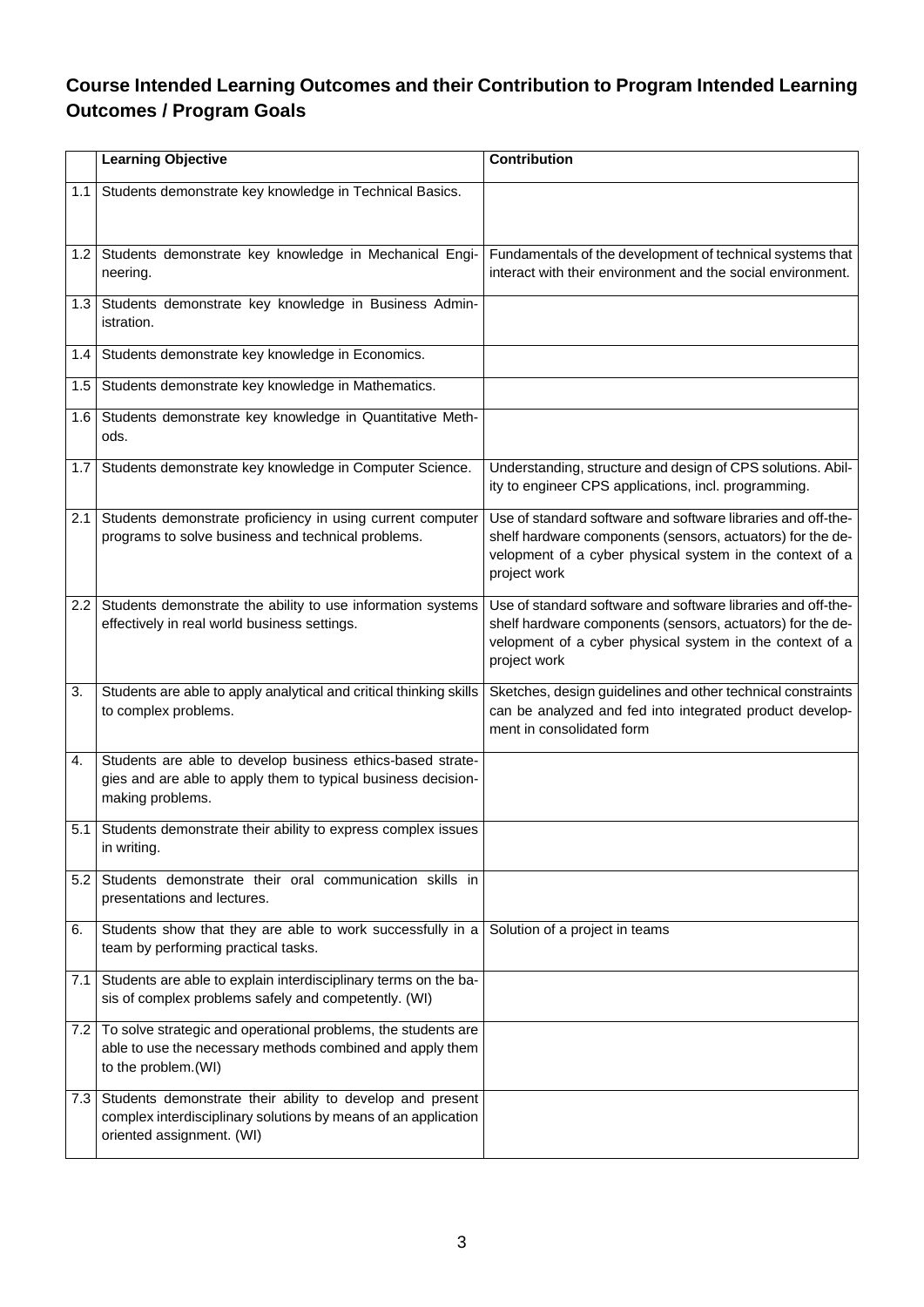#### **Teaching and Learning Approach**

- Guided exercises with a networked microcontroller on sensors, actuators and telemetry in the block seminar
- Own project work in the first seven weeks of the semester based on networked devices, robots, and electronic components (will be provided)

#### **Literature and Course Materials**

- Rawat, Danda B., Cyber-physical systems : from theory to practice, Apple Academic Press Inc., 2016
- Additional sources specific to the project work in question

#### **Assessment**

PLP (Project Work)

'Sehr gut' represents exceptional work, far above average. 'Gut' represents good work, above average. 'Befriedigend' represents average work. 'Ausreichend' represents below average work with considerable shortcomings. And 'mangelhaft' is just exceptional work in the wrong direction or with unacceptable shortcomings.

#### **Schedule**

The students will form project teams and work on the project between May 9 and June 23 2022 (7 weeks). The participation in the kick off event where teams are formed and all data sets and hardware possibilities are explained is mandatory. This event happens on May 7 and May 8 at ZKM Karlsruhe.

#### **Academic Integrity and Student Responsibility**

Students need to register at <https://codingdavinci.de/de/events/baden-wuerttemberg-2022> and agree to the competition terms. If these are not accepted, alternative project topics will be assigned for the team.

#### **Code of Conduct for Students**

- Read the syllabus
- Be on time and don't leave the lectures/exercises early
- Care for a pleasant atmosphere (i.e. silence)
- Ask questions if you don't understand something
- Build up your knowledge continuously
- Practice fair play to the other students

Link to the [Code of Conduct for online Teaching](https://e-campus.hs-pforzheim.de/business_pf/digital_learning_tools_links)

#### **Teaching Philosophy**

I care about your learning experience and helping you to achieve a good study result is important to me. Do not hesitate to ask questions by email, I typically answer within 48 hours, if the email has a subject and basic rules of courtesy are met.